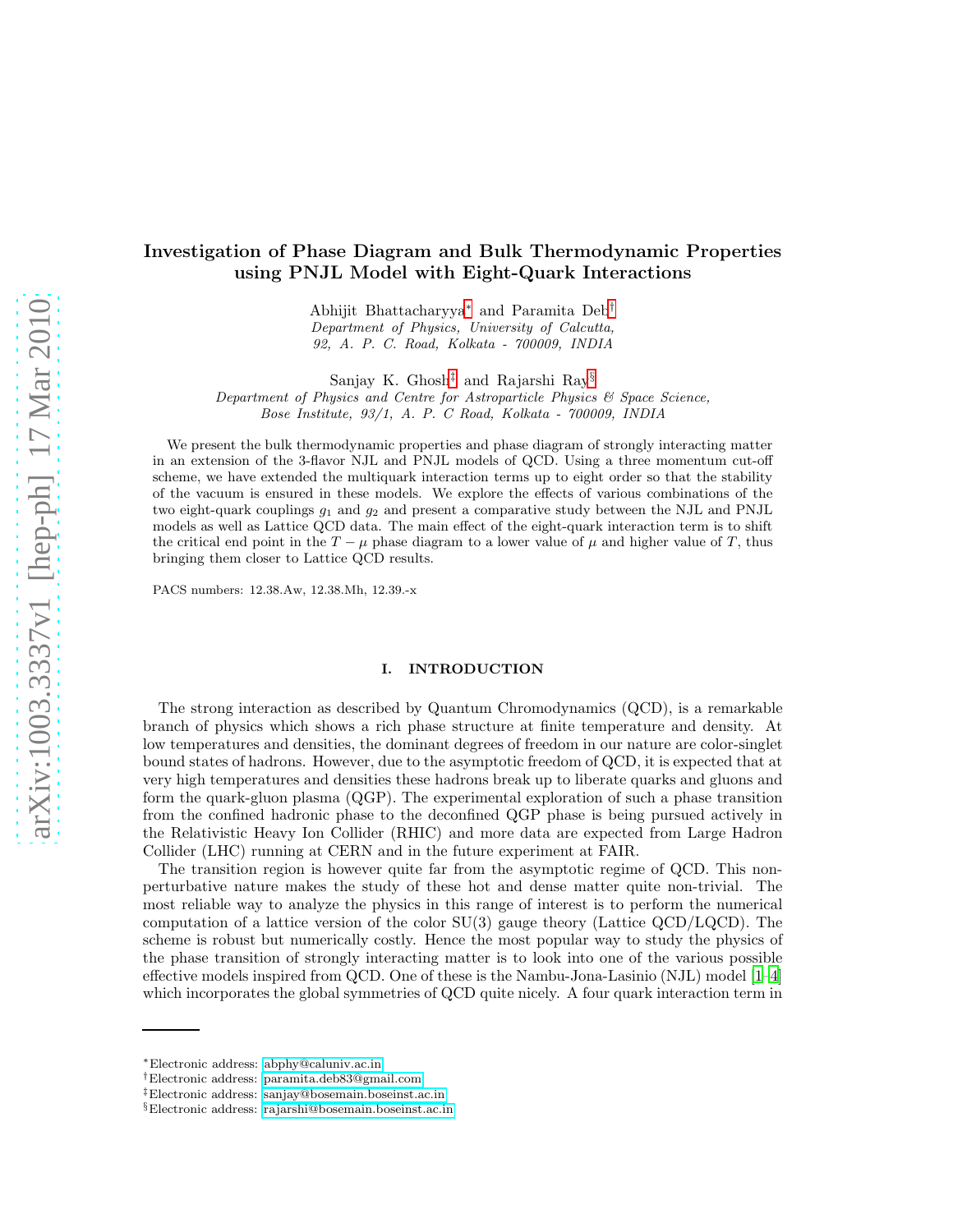the NJL Lagrangian is able to generate the physics of spontaneous breaking of chiral symmetry - a property of QCD which is manifested as the nondegenerate chiral partners of the low-mass hadrons. But the major drawback of the NJL model is to have a reasonable description of the physics of color confinement. In this respect, the Polyakov loop extended NJL (PNJL) model [\[5](#page-12-2)[–8\]](#page-13-0) tries to incorporate the fact that the chiral transition in QCD is of deconfining nature by introducing a background temporal gluon field.

In our previous work  $[9]$  we elaborately studied the 2+1 flavor PNJL model  $[8]$ , incorporating four-quark and six-quark interaction terms in the Lagrangian with three-momentum cut-off regularization. The six-quark interaction term (or the 't Hooft determinant term) preserves the  $SU(3)_L \times SU(3)_R$  symmetry and breaks the  $U(1)_A$  symmetry required due to the chiral anomaly. This term is also responsible for the flavor mixing in the  $\eta_0$  and  $\eta_8$  mesons to give  $\eta$ and  $\eta'$  mesons.

However, due to the six-quark term the vacuum of the model becomes unbounded from below. This problem has become more obvious in the functional analysis of the Lagrangian. In the work of Reinhardt and Alkofer [\[10\]](#page-13-2) the stationary phase approximation method was considered to bosonize the model and to calculate the contribution of the classical path at the lowest order. This lowest order results sums all tree diagrams in powers of the coupling constant of the six quark interaction. But the functional integral bosonization of the model shows several classical trajectories in that interval of the functional integration. Since at leading order there can be only one classical trajectory in the mean-field potential, the semiclassical potential derived from the functional integration differs from the mean-field one. So if we consider several classical trajectories, the effective potential of the theory gets unbounded from below.

In fact, the origin of multi-quark interactions is not very well-known. But we can find evidences of multi-quark interactions in the semi-classical theories based on QCD instanton vacuum [\[11\]](#page-13-3). There we can find certain correlations between two or more quarks by averaging over their positions and orientations in color space. Also in the instanton-gas model an infinite number of multi-quark interactions can be found beyond the zero mode approximation [\[12](#page-13-4)]. There are also some lattice measurements for the QCD vacuum which shows a hierarchy between the multi-quark interaction [\[13\]](#page-13-5). In this case the lowest four quark interaction term forms a stable vacuum by breaking the chiral symmetry spontaneously. But the next term in the hierarchy, the six quark interaction term, which is needed to mimic the  $U_A(1)$  anomaly, destroys the ground state. So one cannot truncate the tower of multi-quark interactions at this level. The next candidate is the eight-quark interaction term which ensures the stability of the vacuum.

There are some recent findings [\[14](#page-13-6)[–16\]](#page-13-7) which show that the addition of the eight-quark interaction term in the Lagrangian may solve the problem of unstable vacuum. The  $(2+1)$ flavor NJL model with an eight-quark interaction was studied in the four momentum cut-off and Pauli-Villars regularization scheme. The standard bosonization procedure of six and eightquark interactions was followed and the multi-quark vertices were replaced by purely mesonic ones by the stationary-phase method. Indeed the controversy between the mean-field approach and the functional integral approach has been removed by including the eight-quark interaction term in the Lagrangian, since it restricts the number of classical trajectories to one, giving a stable ground state of the system. Recently, Kashiwa *et.al.* [\[17,](#page-13-8) [18](#page-13-9)] have studied the chiral phase transition in the 2-flavor NJL and PNJL models with eight-quark interactions. The 2-flavor model does not incorporate the six-quark interaction.

In this paper we first of all extend the  $(2+1)$ -flavor NJL and PNJL models to include the eightquark interactions at non-zero temperatures and densities. For this we use the 3-momentum cut-off regularization scheme. Thereafter we thoroughly investigate the effect of the eight-quark term in the thermodynamic properties of strongly interacting matter.

We organize our paper as follows: in the next section we briefly describe the 2+1 flavor PNJL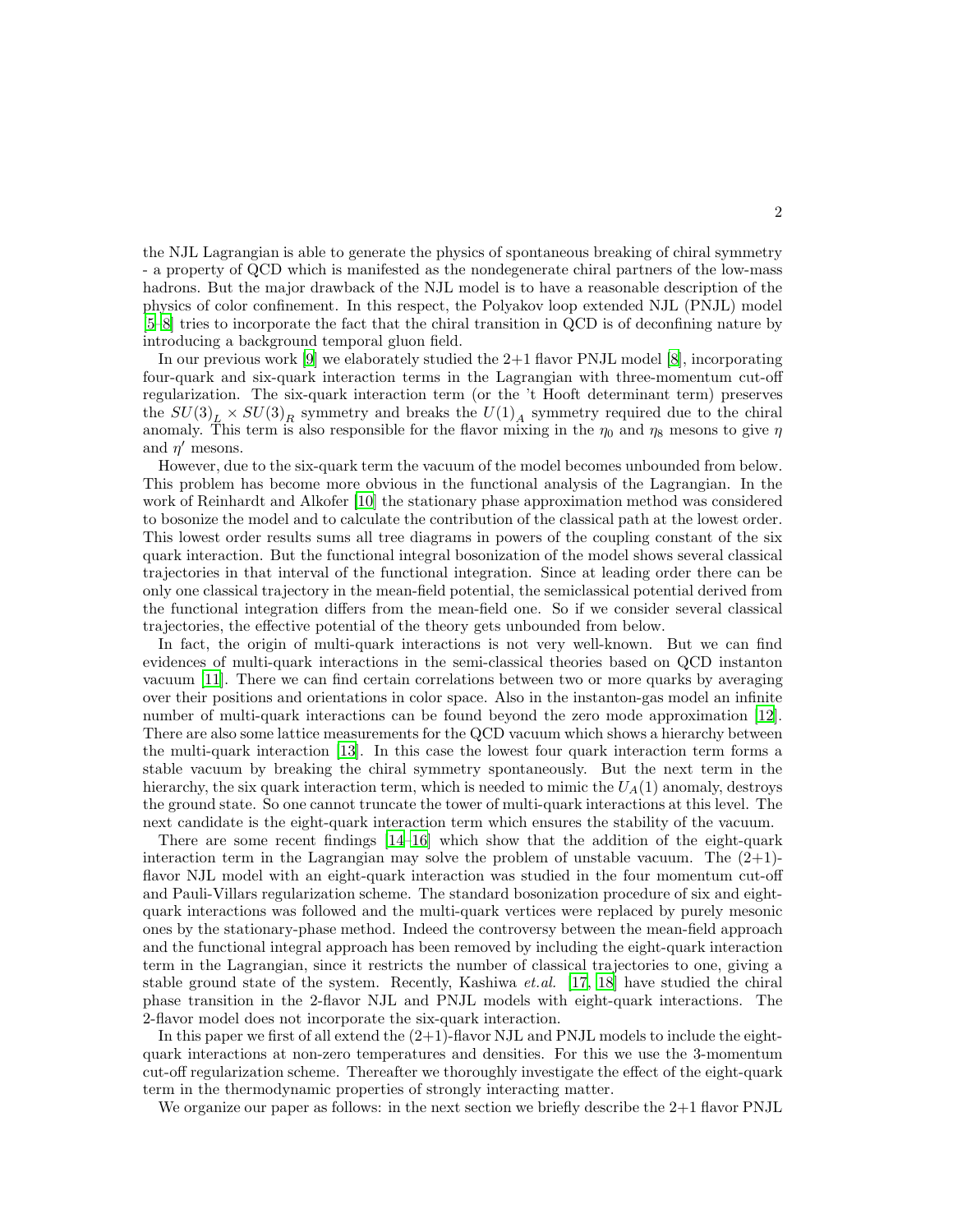model with eight-quark interaction term in the Lagrangian. For the Polyakov loop potential we incorporate Vandermonde term [\[7\]](#page-13-10). In sec. III we describe the thermodynamic potential of the PNJL model. We elaborately discuss the parameter sets chosen, and the stability criteria. The next two sections discuss the results of the paper, about the chiral phase transition and the bulk thermodynamic properties like pressure, trace anomaly at zero density and quark number density at finite temperature and density. We give a detailed analysis of the phase diagram and the critical end points at the next section. A summary of our results are available in the last section.

### II. THREE FLAVOR PNJL MODEL WITH EIGHT-QUARK INTERACTION

In this section we briefly describe the formalism of the PNJL model with eight-quark interaction term. Some details on three flavor PNJL model with four and six quark interaction can be found in the literature [\[5,](#page-12-2) [6](#page-13-11), [8](#page-13-0), [9\]](#page-13-1) and the NJL model with eight-quark interaction term in [\[14](#page-13-6)[–16\]](#page-13-7). There is also some work on two flavor PNJL model with eight-quark interaction term [\[18\]](#page-13-9).

In the PNJL model the gluon dynamics is reduced to the chiral point couplings between quarks and a simple temporal background gauge field which represents Polyakov Loop dynamics. The Polyakov line is represented as (see e.g. [\[19\]](#page-13-12) and references therein),

<span id="page-2-0"></span>
$$
L(\bar{x}) = \mathcal{P}\exp[i\int_0^\beta d\tau A_4(\bar{x}, \tau)] \tag{1}
$$

where  $A_4 = iA_0$  is the temporal component of Eucledian gauge field  $(\bar{A}, A_4)$ ,  $\beta = \frac{1}{T}$ , and P denotes path ordering.  $L(\bar{x})$  transforms as a field with charge one under global  $Z(3)$  symmetry. The gluon dynamics can be described as an effective theory of the Polyakov loops [\[20\]](#page-13-13). The quark thermodynamics can be described by the NJL model [\[1\]](#page-12-0). Let us consider the  $SU(3)_f$ version of PNJL model with eight-fermion interaction described by the Lagrangian,

$$
\mathcal{L} = \sum_{f=u,d,s} \bar{\psi}_f \gamma_\mu i D^\mu \psi_f - \sum_f m_f \bar{\psi}_f \psi_f + \sum_f \mu \gamma_0 \bar{\psi}_f \psi_f \n+ \frac{g_S}{2} \sum_{a=0,...,8} [(\bar{\psi} \lambda^a \psi)^2 + (\bar{\psi} i \gamma_5 \lambda^a \psi)^2] - g_D [det \bar{\psi}_f P_L \psi_{f'} + det \bar{\psi}_f P_R \psi_{f'}] \n+ 8g_1 [(\bar{\psi}_i P_R \psi_m) (\bar{\psi}_m P_L \psi_i)]^2 + 16g_2 [(\bar{\psi}_i P_R \psi_m) (\bar{\psi}_m P_L \psi_j) (\bar{\psi}_j P_R \psi_k) (\bar{\psi}_k P_L \psi_i)] \n- \mathcal{U}'(\Phi[A], \bar{\Phi}[A], T) \n= \mathcal{L}_0 + \mathcal{L}_{SB} + \mathcal{L}_\mu + \mathcal{L}_s + \mathcal{L}_{KMT} + \mathcal{L}_{8q}^1 + \mathcal{L}_{8q}^2 - \mathcal{U}'
$$
\n(2)

where the matrices  $P_{L,R} = (1 \pm \gamma_5)/2$  are chiral projectors. In the above Lagrangian  $\mathcal{L}_0$  is the Dirac term with gauge field interactions;  $D^{\mu} = \partial^{\mu} - iA_4 \delta_{\mu}$ .  $\mathcal{L}_{SB}$  is the mass term which breaks the symmetry explicitly. The mass of a particular flavor is denoted by  $m_f$ , where  $f = u, d, s$ .  $\mathcal{L}_s$ is the four-fermi interaction term with coupling  $g_S$ . The next term,  $\mathcal{L}_{KMT}$ , which is a six-fermi interaction term, is invariant under  $SU(3)_L \times SU(3)_R$  but breaks  $U(1)_A$  symmetry. This term mimics the QCD chiral anomaly. The terms  $\mathcal{L}_{8q}^1$  and  $\mathcal{L}_{8q}^2$  are the eight-quark interaction terms which describe the spin zero interactions where  $g_1$  and  $g_2$  are the corresponding couplings. Here we have considered the interaction terms to be effectively local since the meson physics in the large  $N_c$  limit is described by the local Lagrangian of this type. Since the coupling constants are dimensionful, the model is not renormalizable. So we have used three-momentum cut-off regulator  $\Lambda$  to make quark loops finite.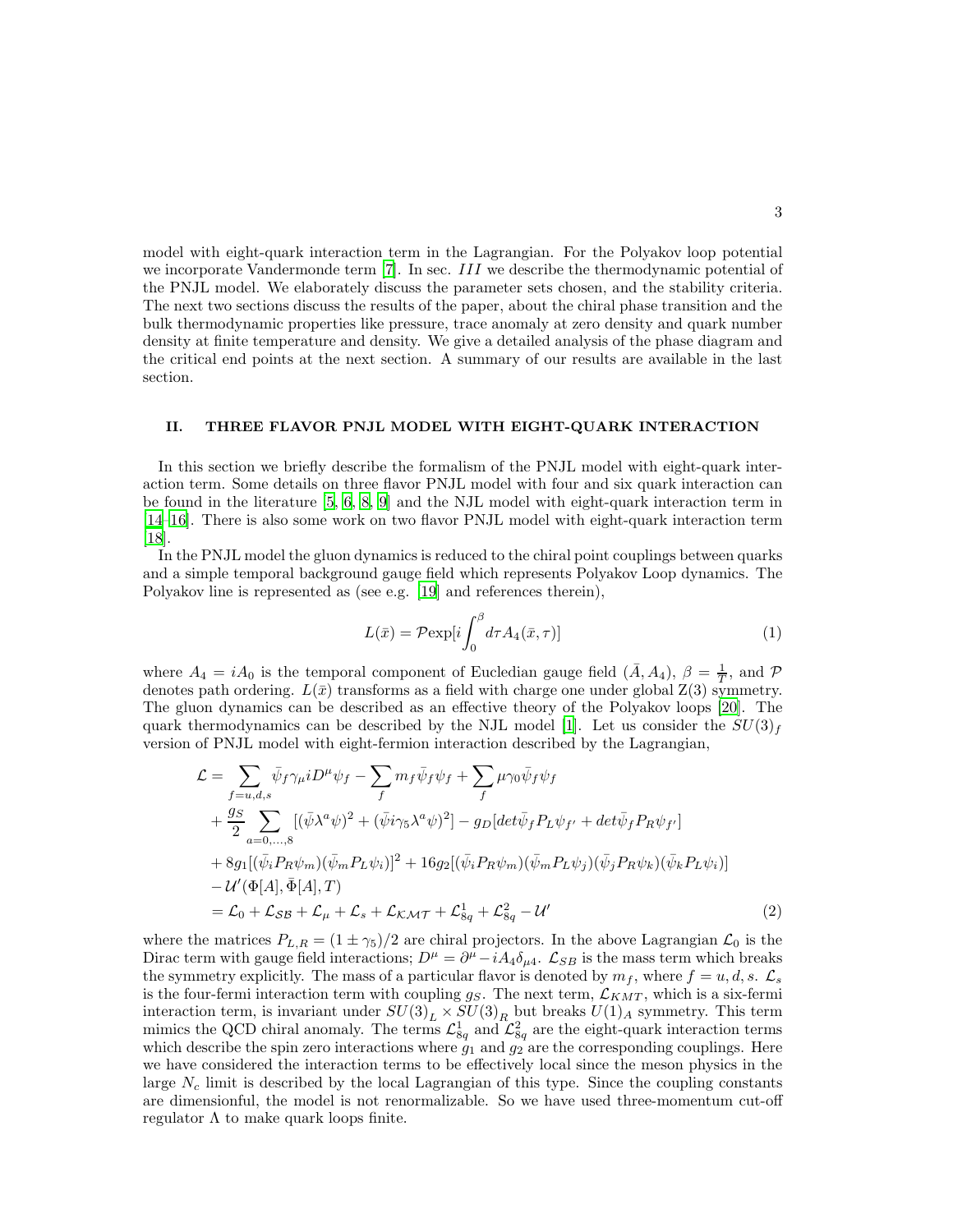In earlier versions of the PNJL model we found that the Polyakov loop, which is the normalized trace of the Wilson line L, has become greater than 1 above  $2T_C$  [\[9](#page-13-1), [21,](#page-13-14) [22\]](#page-13-15). To solve this problem one has to take a proper Jacobian of transformation from the matrix valued field L to  $\Phi$  which will then constrain the value of  $\Phi$  within 1. One way to resolve this problem is to introduce Vandermonde term in the Polyakov loop potential  $[7]$ . Thus the potential  $\mathcal{U}'$  with the Vandermonde term can be expressed as

<span id="page-3-0"></span>
$$
\frac{\mathcal{U}'(\Phi[A], \bar{\Phi}[A], T)}{T^4} = \frac{\mathcal{U}(\Phi[A], \bar{\Phi}[A], T)}{T^4} - \kappa \ln[J(\Phi, \bar{\Phi})] \tag{3}
$$

where  $\mathcal{U}(\phi)$  is the Landau-Ginzburg type potential given by [\[6](#page-13-11)],

$$
\frac{\mathcal{U}(\Phi, \bar{\Phi}, T)}{T^4} = -\frac{b_2(T)}{2} \bar{\Phi}\Phi - \frac{b_3}{6} (\Phi^3 + \bar{\Phi}^3) + \frac{b_4}{4} (\bar{\Phi}\Phi)^2 \tag{4}
$$

with

$$
\Phi = (Tr_c L)/N_c, \qquad \bar{\Phi} = (Tr_c L^{\dagger})/N_c
$$

$$
b_2(T) = a_0 + a_1(\frac{T_0}{T}) + a_2(\frac{T_0}{T})^2 + a_3(\frac{T_0}{T})^3,
$$
(5)

 $b_3$  and  $b_4$  being constants. The second term in eqn. [3](#page-3-0) is known as Vandermonde term, where  $J(\Phi, \Phi)$  is the Jacobian of transformation from Wilson line L to  $(\Phi, \bar{\Phi})$  written as

$$
J[\Phi, \bar{\Phi}] = (27/24\pi^2)(1 - 6\Phi\bar{\Phi} + 4(\Phi^3 + \bar{\Phi}^3) - 3(\Phi\bar{\Phi})^2)
$$

 $J(\Phi, \bar{\Phi})$  is also known as Vandermonde determinant and is not explicitly space time dependent. The value of the dimensionless parameter  $\kappa$  will be determined phenomenologically. The coefficient  $\kappa$  in the VDM term can in general have some temperature and/or chemical potential dependence. But here we take a constant value in such a way that we can get the pressure and the transition temperature as close as possible to the lattice QCD results for the PNJL model with and without the eight-quark interaction. This coefficient has been tabulated later.

In order to study the chiral transition of the system we consider the Mean Field Approx-imation (MFA) of the eqn. [\(2\)](#page-2-0) to get the field equations for  $\Phi$ ,  $\Phi$ ,  $\sigma$ , where it is assumed that the system is described as an assembly of non-interacting particles moving in the mean field. The theory is analogous to the BCS theory of superconductor, where the pairing of two electrons leads to the condensation causing the gap in the energy spectra. Similarly in this model, due to the dynamical breaking of  $SU(3)<sub>L</sub> \times SU(3)<sub>R</sub>$  symmetry to  $SU(3)<sub>V</sub>$  a composite operator picks up a nonzero vacuum expectation value leading to  $\langle \bar{\psi} \psi \rangle$  condensation. Due to the dynamical breaking of chiral symmetry, nine goldstone bosons appear for  $N_f = 3$  model. The quark condensate is given as,

$$
\langle \bar{\psi}_f \psi_f \rangle = -iN_c \mathcal{L}t_{y \to x^+}(trS_f(x - y)) \tag{6}
$$

where trace is over color and spin states. The self-consistent gap equation for the constituent masses are,

$$
M_f = m_f - 2g_S \sigma_f + \frac{g_D}{2} \sigma_{f+1} \sigma_{f+2} - 2g_1 \sigma_f (\sigma_u^2 + \sigma_d^2 + \sigma_s^2) - 4g_2 \sigma_f^3 \tag{7}
$$

here  $\sigma_f = \langle \bar{\psi}_f \psi_f \rangle$  denotes chiral condensate of the quark with flavor f. f denotes the flavor u, d, s respectively. Here if we consider  $\sigma_f = \sigma_u$ , then  $\sigma_{f+1} = \sigma_d$  and  $\sigma_{f+2} = \sigma_s$ . Similarly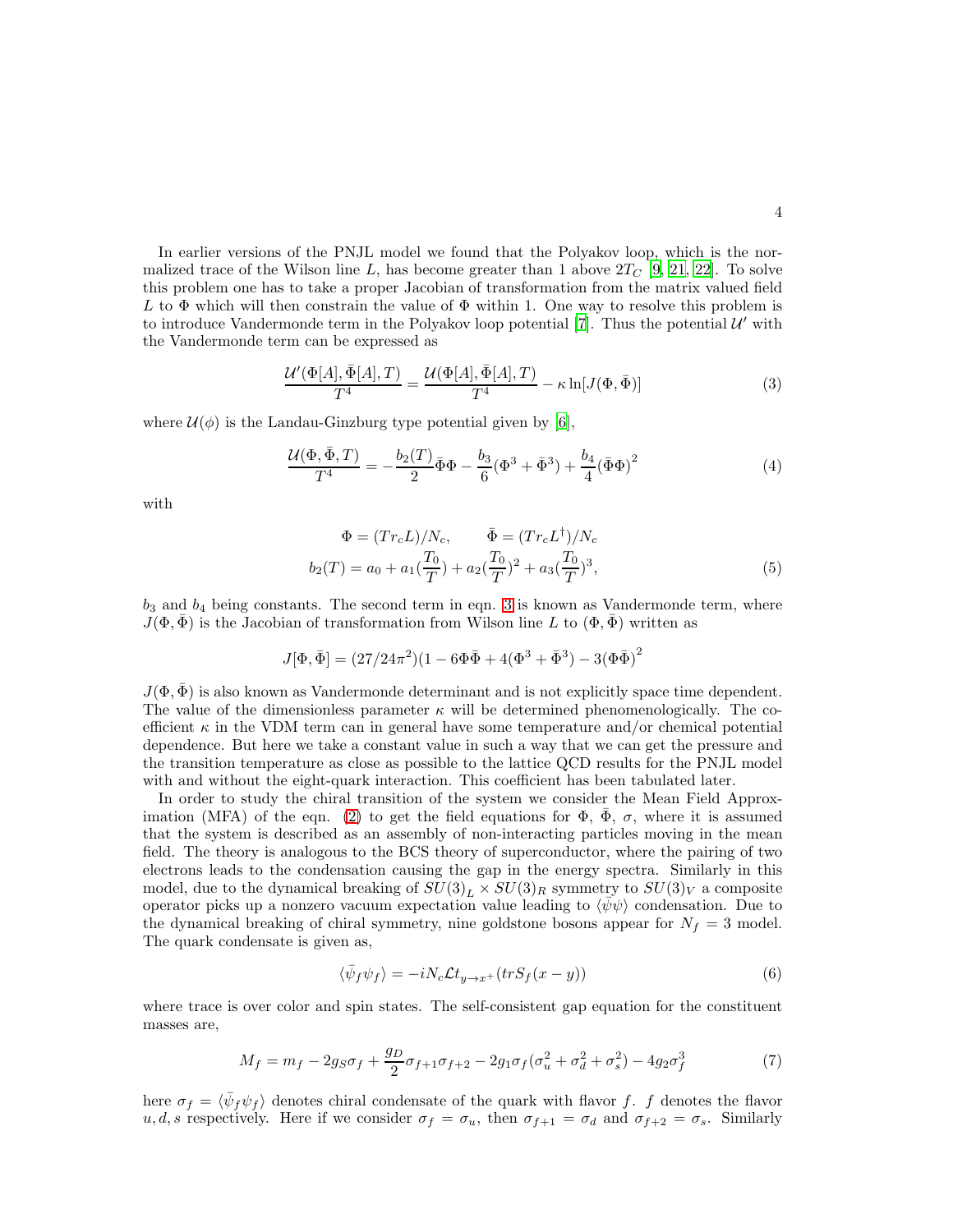if  $\sigma_f = \sigma_d$  then  $\sigma_{f+1} = \sigma_s$  and  $\sigma_{f+2} = \sigma_d$ , if  $\sigma_f = \sigma_s$  then  $\sigma_{f+1} = \sigma_u$  and  $\sigma_{f+2} = \sigma_d$ . The expression for  $\sigma_f$  at  $T = 0$  and  $\mu = 0$  can be written as [\[8\]](#page-13-0)

$$
\sigma_f = -\frac{3M_f}{\pi^2} \int_0^{\Lambda} \frac{p^2}{\sqrt{p^2 + M_f}^2} dp,
$$
\n(8)

Λ being the three-momentum cut off.

#### <span id="page-4-0"></span>III. THERMODYNAMIC POTENTIAL AND PARAMETER FITTING

The primary aim of our work is to study the thermodynamic properties of the strongly interacting matter using the PNJL model with eight-quark interactions at zero and finite chemical potentials. To do so we now need to fix the parameters in both the NJL and Polyakov loop potentials. The thermodynamic potential for the multi-fermion interaction in MFA of the PNJL model can be written as

$$
\Omega(\Phi, \bar{\Phi}, M, T, \mu) = \mathcal{U}'[\Phi, \bar{\Phi}, T] + 2g_S \sum_{f=u,d,s} \sigma_f^2 - \frac{g_D}{2} \sigma_u \sigma_d \sigma_s + 3\frac{g_1}{2} (\sigma_f^2)^2 + 3g_2 \sigma_f^4
$$

$$
-T \sum_n \int \frac{d^3 p}{(2\pi)^3} Tr \ln \frac{S^{-1}(i\omega_n, \bar{p})}{T}
$$
(9)

where  $\omega_n = \pi T(2n + 1)$  are Matsubara frequencies for fermions. The inverse quark propagator is given in momentum space by

$$
S^{-1} = \gamma_0 (p^0 + \mu - iA_4) - \vec{\gamma} \cdot \vec{p} - M \tag{10}
$$

using the identity  $Tr \ln(X) = \ln \det(X)$ , we get

$$
\Omega = \mathcal{U}'[\Phi, \bar{\Phi}, T] + 2g_S \sum_{f=u,d,s} \sigma_f^2 - \frac{g_D}{2} \sigma_u \sigma_d \sigma_s + 3\frac{g_1}{2} (\sigma_f^2)^2
$$
  
+  $3g_2 \sigma_f^4 - 6 \sum_f \int_0^{\Lambda} \frac{d^3 p}{(2\pi)^3} E_{pf} \Theta(\Lambda - |\vec{p}|)$   
-  $2 \sum_f T \int_0^{\infty} \frac{d^3 p}{(2\pi)^3} \ln \left[ 1 + 3(\Phi + \bar{\Phi} e^{\frac{-(E_{pf} - \mu)}{T}}) e^{\frac{-(E_{pf} - \mu)}{T}} + e^{\frac{-3(E_{pf} - \mu)}{T}} \right]$   
-  $2 \sum_f T \int_0^{\infty} \frac{d^3 p}{(2\pi)^3} \ln \left[ 1 + 3(\bar{\Phi} + \Phi e^{\frac{-(E_{pf} + \mu)}{T}}) e^{\frac{-(E_{pf} + \mu)}{T}} + e^{\frac{-3(E_{pf} + \mu)}{T}} \right]$  (11)

where  $E_{pf} = \sqrt{p^2 + M_f^2}$  is the single quasiparticle energy,  $\sigma_f^2 = (\sigma_u^2 + \sigma_d^2 + \sigma_s^2)$  and  $\sigma_f^4 =$  $(\sigma_u^4 + \sigma_d^4 + \sigma_s^4)$ . In the above integrals, the vacuum integral has a cutoff  $\Lambda$  whereas the medium dependent integrals have been extended to infinity. The main idea to incorporate the eightquark interaction term in the Lagrangian is to stabilize the vacuum. The detailed discussion of the stability criteria of the vacuum can be found in the literature [\[14,](#page-13-6) [15\]](#page-13-16).

The parameters of the NJL part of the Lagrangian are the current quark masses  $m_u$ ,  $m_d$  and  $m_s$ , the coupling constants  $g_s$ ,  $g_D$ ,  $g_1$  and  $g_2$  and the three-momentum cutoff  $\Lambda$  characterizing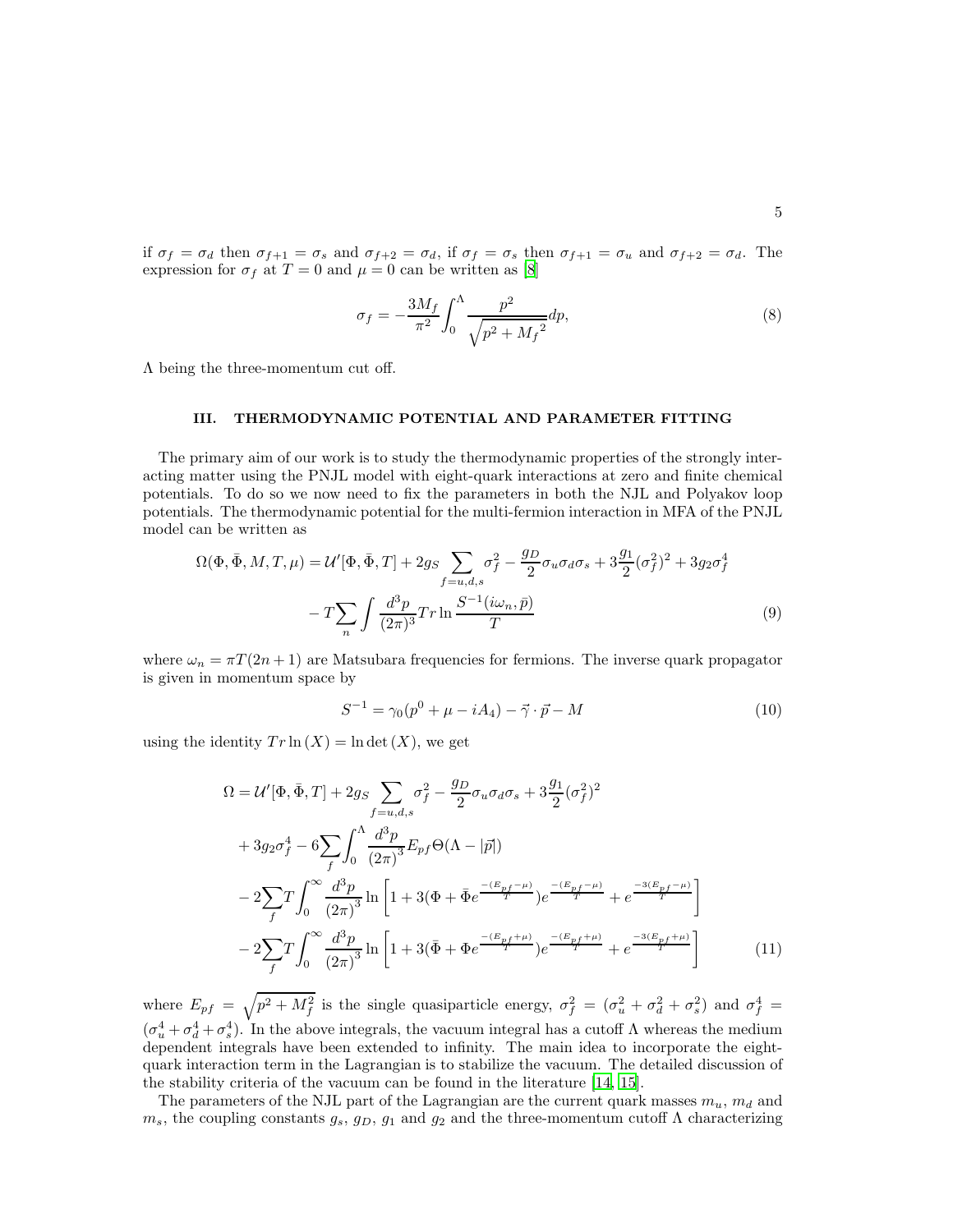|                  | Sets         |                |                  |                    |              |                |                          | Physical                        |  |  |
|------------------|--------------|----------------|------------------|--------------------|--------------|----------------|--------------------------|---------------------------------|--|--|
|                  | six-quark    |                |                  |                    | eight-quark  |                |                          | Parameter                       |  |  |
| $\boldsymbol{a}$ | b            | $\overline{c}$ | $\boldsymbol{d}$ | $\epsilon$         |              | $\mathfrak{g}$ | $\boldsymbol{h}$         | values                          |  |  |
| $m_{\pi}$        | $m_{\pi}$    | $m_{\pi}$      | $m_{\pi}$        | $m_{\pi}$          | $m_{\pi}$    | $m_{\pi}$      | $m_{\pi}$                | $m_{\pi} = 138 \text{ MeV}$     |  |  |
| $f_{\pi}$        | $f_{\pi}$    | $f_{\pi}$      | $f_{\pi}$        | $f_{\pi}$          | $f_{\pi}$    | $f_{\pi}$      | $f_{\pi}$                | $f_{\pi} = 93 \,\text{MeV}$     |  |  |
| $m_k$            | $m_k$        | $m_k$          | $m_k$            | $m_k$              | $m_k$        | $m_k$          | $m_k$                    | $m_k = 494 \,\text{MeV}$        |  |  |
|                  |              |                |                  | $f_k$              | $f_k$        | $f_k$          | $f_k$                    | $f_k = 117 \,\text{MeV}$        |  |  |
| $m_{\eta}$       | $m_n$        | $m_n$          |                  | $m_{\eta}$         | $m_n$        | $m_n$          | $\overline{\phantom{0}}$ | $m_n = 480 \,\text{MeV}$        |  |  |
|                  |              |                |                  | $m_{\eta'}$        | $m_{\eta'}$  | $m_{\eta'}$    | $m_{n'}$                 | $m_{n'} = 957 \,\text{MeV}$     |  |  |
|                  | $m_{\sigma}$ |                | $m_{\sigma}$     |                    | $m_{\sigma}$ |                | $m_{\sigma}$             | $m_{\sigma} = 680 \,\text{MeV}$ |  |  |
| $m_u$            |              |                | $m_u$            | $\boldsymbol{m}_u$ |              |                | $m_u$                    | $m_u = 5.5 \,\text{MeV}$        |  |  |
|                  |              | $\sigma _{u}$  |                  |                    |              | $\sigma_u$     |                          | $=-248 \text{ MeV}$             |  |  |

TABLE I: (Color online) The PNJL model parameters are fitted to reproduce the different physical parameters as indicated above.

<span id="page-5-0"></span>

| Set              | $m_{\rm u}$ | m <sub>s</sub> | $\Lambda$                           | $g_S\Lambda^2$ | $g_D\Lambda^5 \,  g_1 \times 10^{-21}$ | $g_2 \times 10^{-22}$ | $\kappa$ | $T_C^{PNJL}$ | $T_C^{NJL}$ |
|------------------|-------------|----------------|-------------------------------------|----------------|----------------------------------------|-----------------------|----------|--------------|-------------|
|                  | MeV         | MeV            | MeV                                 |                | $MeV^{-8}$                             | ${\rm MeV^{-8}}$      |          | MeV          | MeV         |
| $\alpha$         | 5.5         |                | 134.758 631.357 3.664 74.636        |                | 0.0                                    | 0.0                   | .13      | 181.0        | 170.55      |
| $\boldsymbol{b}$ | 5.406       |                | 133.2271641.35713.717161.3091       |                | 0.0                                    | 0.0                   | .18      | 182.2        | 170.25      |
| $\epsilon$       | 5.418       |                | 133.562 640.206 3.637 70.849        |                | 0.0                                    | 0.0                   | .14      | 180.5        | 169.25      |
| d                | 5.5         |                | 133.532 631.337 4.229 14.461        |                | 0.0                                    | 0.0                   | .11      | 183.5        | 176.65      |
| $\epsilon$       | 5.5         |                | 183.4681637.72012.914175.9681       |                | 2.193                                  | $-5.890$              | .06      | 168.5        | 141.35      |
|                  |             |                | 12.509 181.863 628.933 2.986 75.444 |                | 2.007                                  | $-4.538$              | .07      | 171.8        | 150.05      |
| q                | 8.742       |                | 179.498 640.206 2.928 75.382        |                | 1.929                                  | $-4.840$              | .05      | 169.0        | 144.25      |
| $\boldsymbol{h}$ | 5.5         |                | 187.786 628.933 2.956 75.983        |                | 2.425                                  | $-6.445$              | .08      | 170.5        | 144.15      |

<span id="page-5-1"></span>TABLE II: (Color online) Parameters of the  $SU(3)$  NJL part and different value of  $T_C$  at  $\mu = 0$  and the value of  $\kappa$  for all input parameter sets.

the scale of the chiral symmetry breaking. Here we consider the isospin symmetric limit  $m_u =$  $m_d$ . These parameters are determined by reproducing few physical quantities like pion mass  $m_{\pi} = 138 \,\mathrm{MeV},$  kaon mass  $m_K = 494 \,\mathrm{MeV},$  eta mass  $m_{\eta} = 480 \,\mathrm{MeV},$  eta prime mass  $m_{\eta}' = 138 \,\mathrm{MeV},$ 957 MeV, pion decay constant  $f_{\pi} = 93$  MeV, kaon decay constant  $f_{K} = 117$  MeV, u quark condensate  $\sigma_u^{1/3} = -248 \text{ MeV}$  and/or the mass of sigma meson  $m_\sigma = 680 \text{ MeV}$ .

We consider two cases of up to six-quark  $(g_1 = 0 = g_2)$  and up to eight-quark  $(g_1 \neq 0 \neq g_2)$ interactions each with four sets  $(a, b, c, d)$  and  $(e, f, g, h)$  respectively. [I](#page-5-0)n table I we have tabulated different physical observables and their values for the different sets. In set  $(a, d)$  and  $(e, h)$  m<sub>u</sub> is kept fixed at 5.5 MeV at 1 GeV scale since the values determined from the evaluation of the current matrix elements at low energies are also centered around 5.5 MeV. In sets b and f the mass of sigma meson is considered as fixed to obtain the model parameters whereas in sets c and g the u quark condensate is considered. In sets  $(b, c)$  we fit the parameters  $(m_u, m_s, \Lambda, g_S, g_D)$  by fixing  $(m_{\pi}, m_K, m_{\eta}, f_{\pi}$  and  $m_{\sigma}$  or  $\sigma_u$ ) and in sets  $(f, g)$  the parameters  $(m_u, m_s, \Lambda, g_S, g_D, g_1, g_2)$  are obtained by fixing  $(m_\pi, m_K, m_\eta, m'_\eta, f_\pi, f_K$  and  $m_\sigma$  or  $\sigma_u$ ). How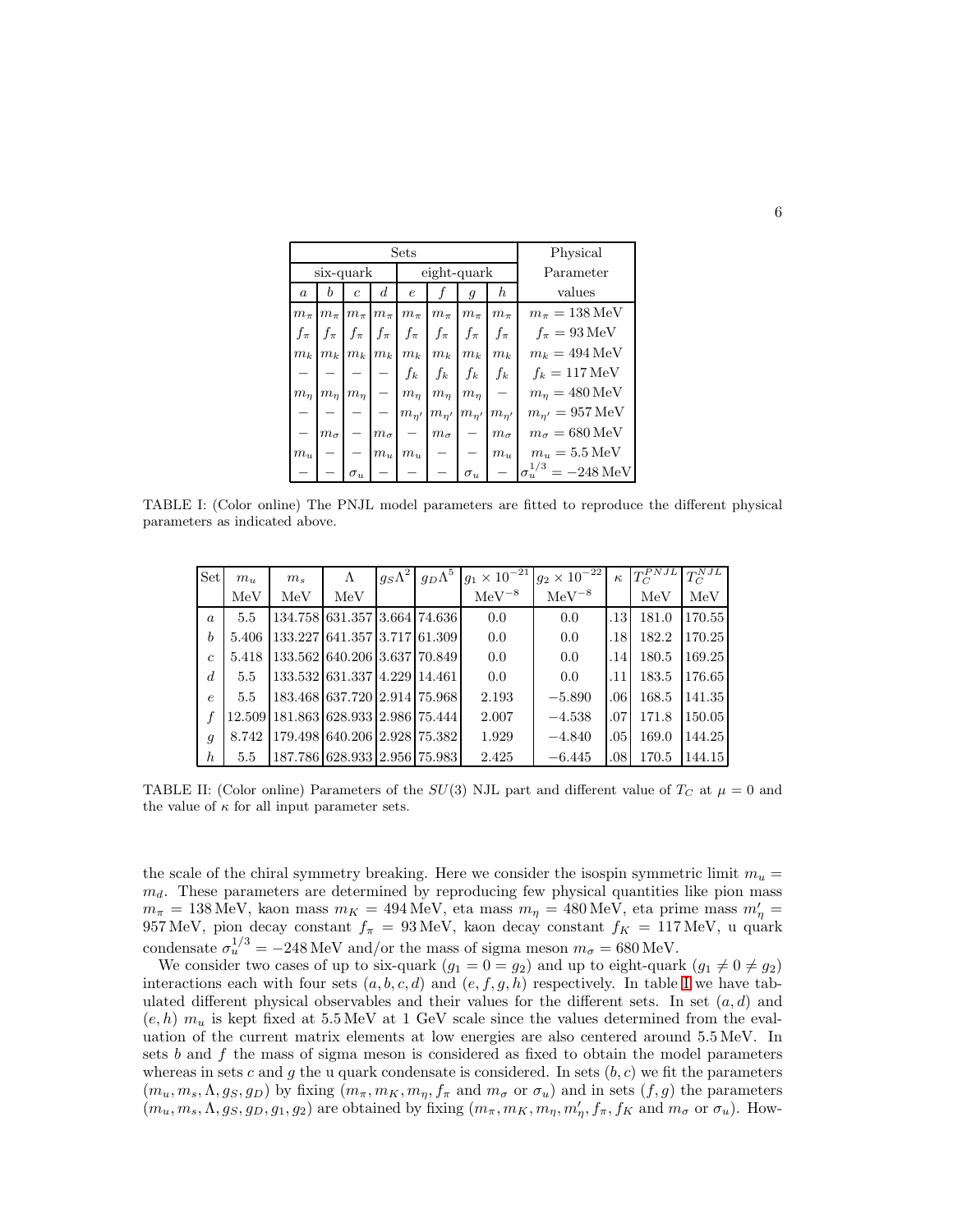ever in set d and h instead of  $m_n$  we have used  $m_{\sigma} = 680 \text{ MeV}$  for fitting the same parameters as  $m_{\sigma}$  is the most sensitive to the eight-quark couplings.

The sensitivity of sigma mass to the eight-quark coupling constant have been also discussed in the paper [\[15\]](#page-13-16), however instead of producing the eight-quark couplings, they put the values of these coupling constants by hand. The reason behind producing four sets of parameters is to show the effect of different physical channels on the different parameters. We would like to point out here that the mass of the sigma meson is taken as 680 MeV to fit the parameters in sets b and f, due to which we obtain  $m_u = 12.5 \,\text{MeV}$  in set f. The value of  $m_u$  in set f is higher than the value of  $m_u = 5 - 9 \,\text{MeV}$  that is usually quoted in the literature. A lower mass value of sigma meson  $\sim 660 \,\text{MeV}$  may give a lower value of current u quark mass but then the constituent u quark mass will be much higher than the value obtained for other input parameter sets. In our analysis we will consider the plots for the input parameter sets in the following combinations:

- Set 1 : Sets  $(a, e)$  (six-quark, eight-quark). Here  $m_u = 5.5$  MeV is held fixed.
- Set 2 : Sets  $(b, f)$  (six-quark,eight-quark). Here  $m_{\sigma} = 680 \,\text{MeV}$  is used to fit parameters.
- Set 3 : Sets  $(c, g)$  (six-quark,eight-quark). Here  $\sigma_u$  is used instead of  $m_{\sigma}$ .
- Set 4 : Sets  $(d, h)$  (six-quark,eight-quark). Here  $m_u = 5.5 \text{ MeV}$  is held fixed and  $m_\sigma =$ 680 MeV is used to fit parameters.

The resulting model parameter values of the NJL part at zero temperature, obtained in our fit is given in the columns 2-8 of table [II.](#page-5-1)

For the Polyakov loop part we have to consider the finite temperature behavior of the PNJL model. As discussed in [\[7\]](#page-13-10) we are able to tune the dimensionless coupling  $\kappa$  in the Vandermonde term and obtain reasonable behavior of the mean fields. We thus choose the following set of parameters,

$$
a_0 = 6.75, a_1 = -1.95, a_2 = 2.625a_3 = -7.44, b_3 = 0.75, b_4 = 7.5, T_0 = 190 \,\text{MeV}
$$

The remaining parameter is the dimensionless coupling  $\kappa$  in the Vandermonde term which has been tabulated in column 9 of table [II.](#page-5-1) This has been obtained by choosing suitable value of  $\kappa$ so that the pressure in PNJL model follows the Lattice QCD data as closely as possible.

Our job is now to estimate the transition temperatures at different quark chemical potentials. In order to obtain this we search for the minimum of the thermodynamic potential which gives the temperature and density dependence of the fields. The point of inflection or the gap, as the case may be, of these fields give the transition temperature and chemical potential. This tusk has been carried out for both NJL and PNJL models. The transition temperatures at zero chemical potential have been tabulated in the last two columns of table [II.](#page-5-1) The most important observation in this regard is that the introduction of the eight quark interaction lowers the transition temperature to the range  $150 - 190 \,\text{MeV}$ .

The pressure of the strongly interacting matter obtained from our expression of the thermodynamic potential is,

$$
P(T, \mu) = -\Omega(T, \mu),\tag{12}
$$

where T is the temperature and  $\mu$  is the quark chemical potential. In fig. [1](#page-7-0) we show the variation of the scaled pressure  $P/P_{SB}$  with  $T/T_C$  in both the NJL and PNJL models for up to six-quark as well as up to eight-quark interactions. The plots show that the pressure is slightly smaller near the transition region due to eight-quark interaction term. In general, the shift of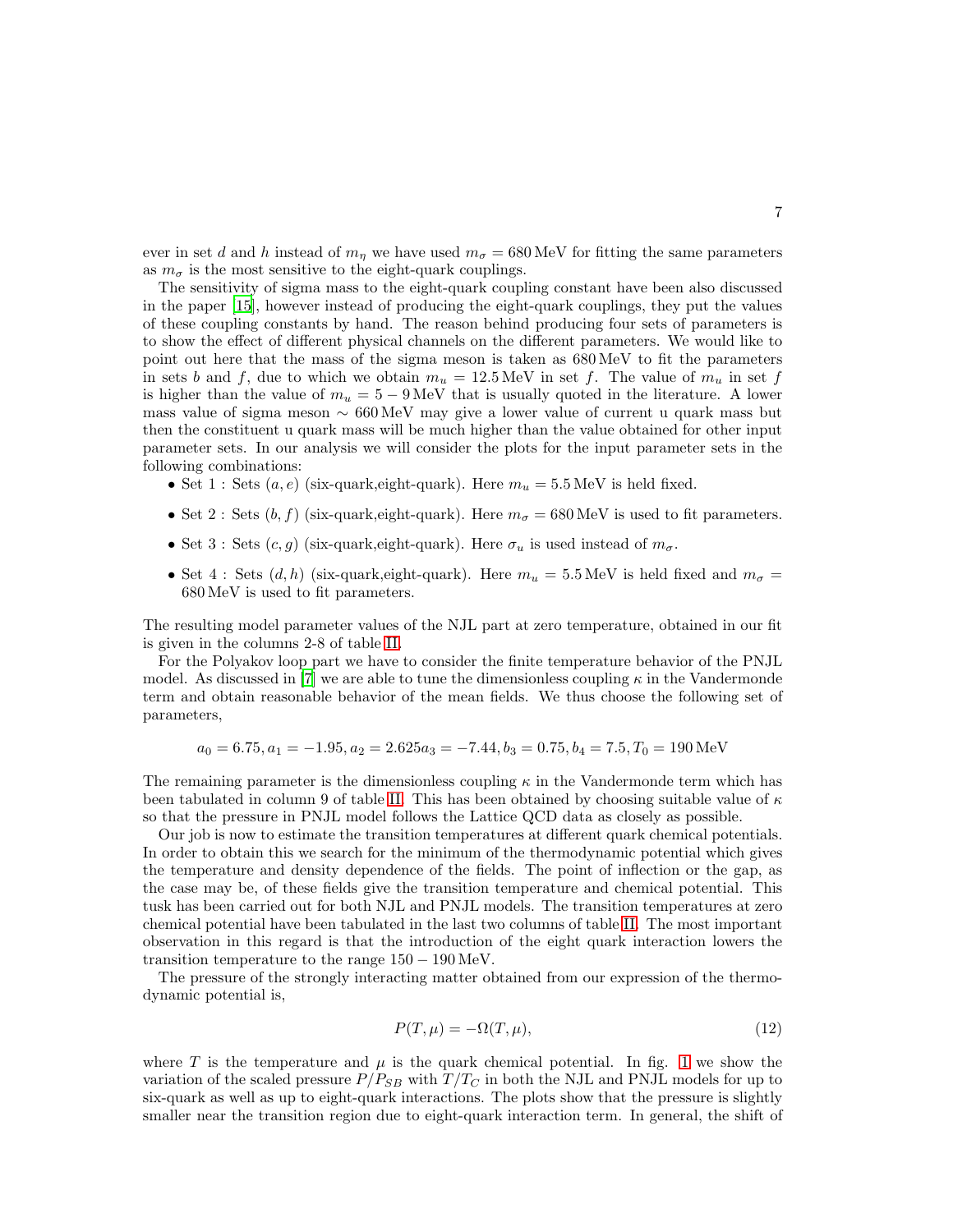

<span id="page-7-0"></span>FIG. 1: (Color online) Variation of  $P/P_{SB}$  with  $T/T_C$ , at  $\mu = 0$  for both NJL and PNJL model. For details of the sets see text in section [III.](#page-4-0)

pressure in the whole range of temperature ranges from  $10\% - 20\%$ . We have also compared our results with those of the lattice QCD data [\[23](#page-13-17)] with temporal extent  $N\tau = 4$  and  $N\tau = 6$ . In fact the pressure in the PNJL model was obtained to give the best possible fit to the lattice data with  $N\tau = 6$ . We find that for all input parameter sets it is possible to have an impressive similarity with the results of the lattice data. On the other hand the results for the NJL model differ considerably from the lattice data.

Another basic thermodynamic quantity is the energy-momentum tensor. The thermal contribution of the trace of this energy-momentum tensor can be defined by the difference of  $\epsilon$  and  $3p$ , where  $\epsilon$  is the energy density and p is the pressure. So in thermodynamics the traceless energy-momentum tensor means  $\Theta_{\mu\mu} = (\epsilon - 3p) = 0$ . The trace of the energy momentum tensor is vanishing at the classical level when the theory has no mass scale. We know that QCD in the chiral limit is scale invariant, which means that in massless QCD,  $\Theta_{\mu\mu}$  is zero unless quantum corrections are taken into account. Thus in a conformally symmetric theory, for example a theory of free massless gluons,  $\Theta_{\mu\mu} = 0$ . Therefore this quantity measures the breaking of conformal symmetry in the interaction theory. It is straightforward to evaluate the  $(\epsilon - 3p)$  or the interaction measure from the thermodynamic potential and pressure as follows:

$$
(\epsilon - 3p)/T^4 = T \frac{\partial (p/T^4)}{\partial T}
$$
\n(13)

In fig. [2](#page-8-0) we show the variation of the  $(\epsilon - 3p)/T^4$  with temperature for both the models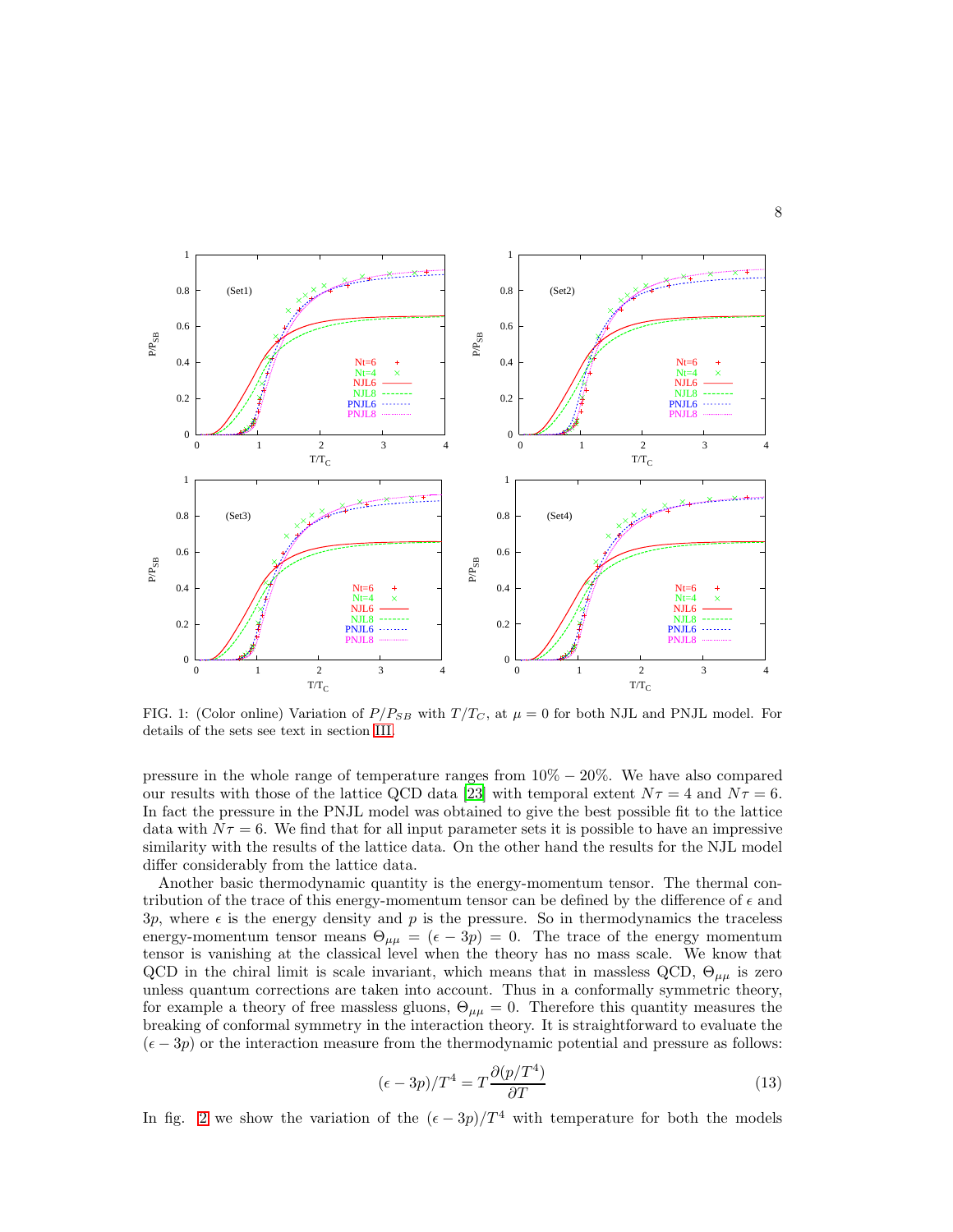

<span id="page-8-0"></span>FIG. 2: (Color online) Variation of  $(\epsilon - 3p)/T^4$  with  $T/T_C$ , at  $\mu = 0$  for both NJL and PNJL model. For details of the sets see text in section [III.](#page-4-0)

with and without eight-quark interaction. At temperatures just above  $T_C$  the plots show a peak due to the largest deviations of  $(\epsilon - 3p)$  from the conformal limit,  $\epsilon = 3p$ . These peaks establish a prominent structure of trace anomaly which is consistent with lattice calculations. The introduction of finite value of  $g_1$  and  $g_2$  slightly lowers the peak position in PNJL model which ensures reduction of trace anomaly due to the eight-quark interaction term. At high temperatures the trace anomaly dropped rapidly similar to that obtained from the lattice data. From the plots we can see that in this temperature region much larger than  $T<sub>C</sub>$ , the trace anomaly drop less rapidly for plots with finite value of  $g_1$  and  $g_2$  than the plots with  $g_1 = g_2 = 0$ . In all diagrams the peak position for  $N_\tau = 4$  result is much higher than the  $N_{\tau} = 6$  and the peak positions of the  $(\epsilon - 3p)/T^4$  for the PNJL model are slightly lower than the peak position of the lattice result for  $N_{\tau} = 6$ . It remains to be seen if this is close to the continuum limit of lattice data. At low temperature region the plots for all the parameter sets coincide very well with the lattice data, but at high temperature the parameter sets with the six-quark interaction are in better agreement with the lattice data. However the deviation of the plots with the eight-quark interaction term from the lattice results are also very small and a continuum extrapolation can be expected to yield even a better agreement. In pure gauge theory, it has been noted that  $(e-3p)$  is quite significant above the deconfinement temperature [\[24\]](#page-13-18) and  $\sim T^2$  for temperatures up to a few times the deconfinement temperature [\[25\]](#page-13-19). A similar behavior can be found in the PNJL model.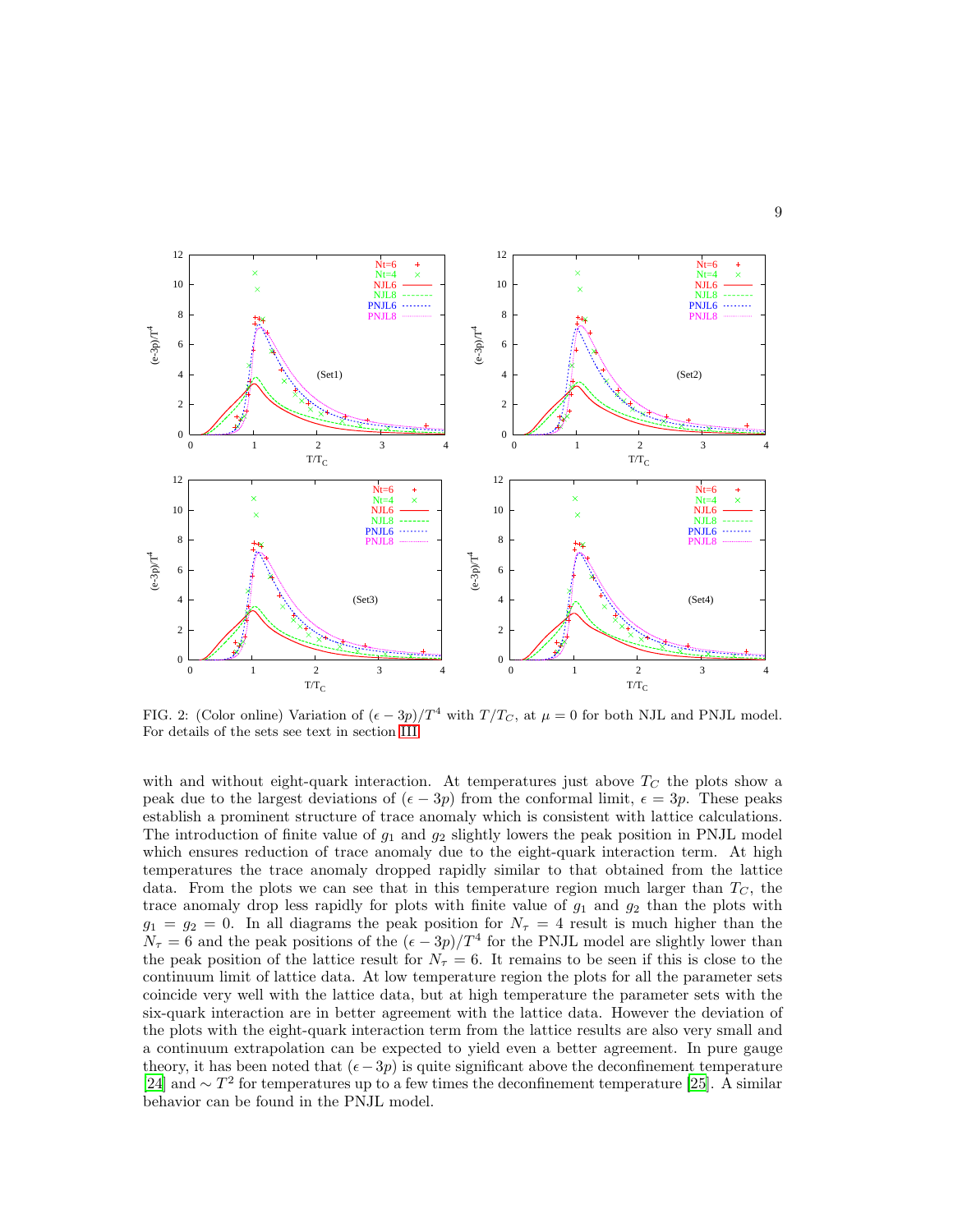

<span id="page-9-0"></span>FIG. 3: (Color online) Variation of  $n_q/T^3$  with temperature, at  $\mu = 100$  MeV for both NJL and PNJL models. For details of the sets see text in section [III.](#page-4-0)

The scaled quark number density is defined as:

$$
\frac{n_q(T,\mu)}{T^3} = -\frac{1}{T^3} \frac{\partial \Omega(T,\mu)}{\partial \mu} \tag{14}
$$

We have plotted the quark number density as a function of  $T/T_c$  at  $\mu = 100$  MeV for both the models in fig. [3](#page-9-0) and studied the effect of eight-quark interaction. It can be seen that at fixed values of temperature and chemical potential the  $n_q$  in PNJL model is much lower than that in the NJL model below  $T_c$ . This is evidently an effect of confinement in the PNJL model. At a fixed quark chemical potential the quark number density for the PNJL model is almost vanishing below the chiral transition temperature, but rises very quickly in the vicinity of the transition temperature. However in case of the NJL model the rise in the quark number density starts much below the transition temperature. Interestingly, the addition of the eight-quark interaction term raises the quark number significantly above  $T_c$  for all cases at hand.

# IV. PHASE DIAGRAMS AND CRITICAL END POINT

The position of the critical endpoint (CEP) in the phase diagram is one of the most interesting issue of the hot and dense strongly interacting matter. The phase diagrams are usually

10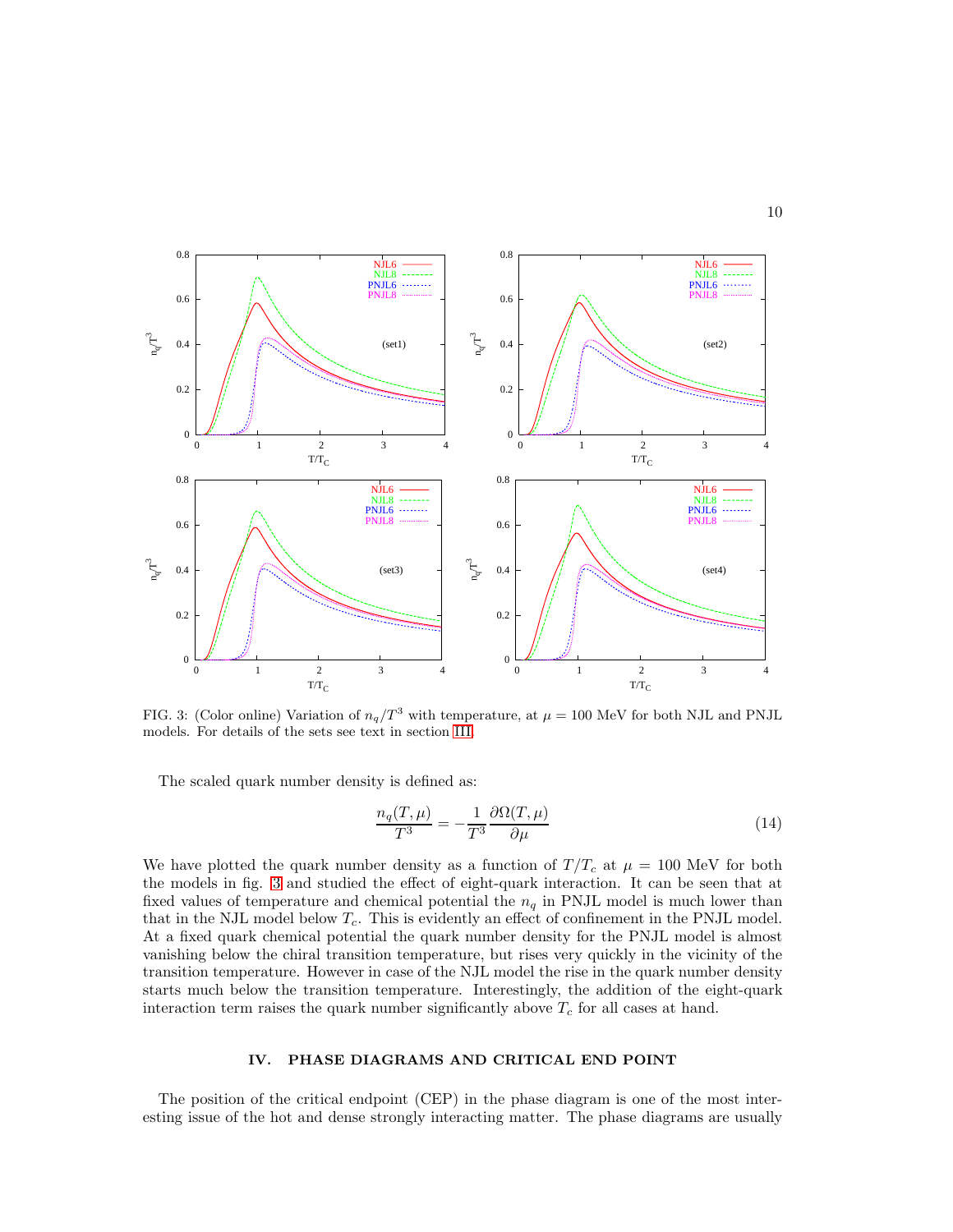

<span id="page-10-0"></span>FIG. 4: (Color online) Phase diagram in  $\mu$  with T for NJL model. For details of the sets see text in section [III.](#page-4-0)

obtained by identifying the critical temperature with the temperature at which the light quark chiral condensate has a jump (first order) or from the maximal point of the derivative of light quark condensate with respect to the temperature for different chemical potentials. CEP is the point which separate the cross-over transition from the first order phase transition. There have been a number of studies in lattice QCD to find out the CEP in the  $T - \mu$  diagram [\[26\]](#page-13-20) and also in QCD inspired models. In three flavor NJL model with the parameters of Hatsuda-Kunihiro [\[3](#page-12-3)] the location of CEP is found to be  $(T_C, \mu_C) = (48 \text{ MeV}, 324 \text{ MeV})$ , however in our previous work with three flavor PNJL model we have shown the position of CEP at  $(T_C, \mu_C) = (92 \text{ MeV}, 314 \text{ MeV})$  which establishes the fact that the location of the CEP goes up in temperature in the PNJL model [\[9\]](#page-13-1). The reason behind this shift to the higher value of temperature is due to the suppression of quark excitations at finite temperature and density by the Polyakov loop. However the lattice estimates of the CEP vary cosiderably between different groups and the value of  $\mu_C$  ( $\leq 150 \,\text{MeV}$ ) tend to be much lower than the PNJL value. In this paper we try to develop a comparative study with our four input parameter sets for both NJL and PNJL model with and without eight-quark interaction. In fig. [4](#page-10-0) and fig. [5](#page-11-0) we have shown the phase diagrams of NJL and PNJL model with and without eight-quark interaction term for our four input parameter sets. In the region T less than  $T_{C}$  and  $\mu$  greater than  $\mu_{C}$  the chiral and deconfinement transitions are first order and occur almost at same T and  $\mu$ . This can be realized from the generalized Clausius-Clapeyron relation for the system with multiple order parameters, which shows that in case of first order phase transition all discontinuities appear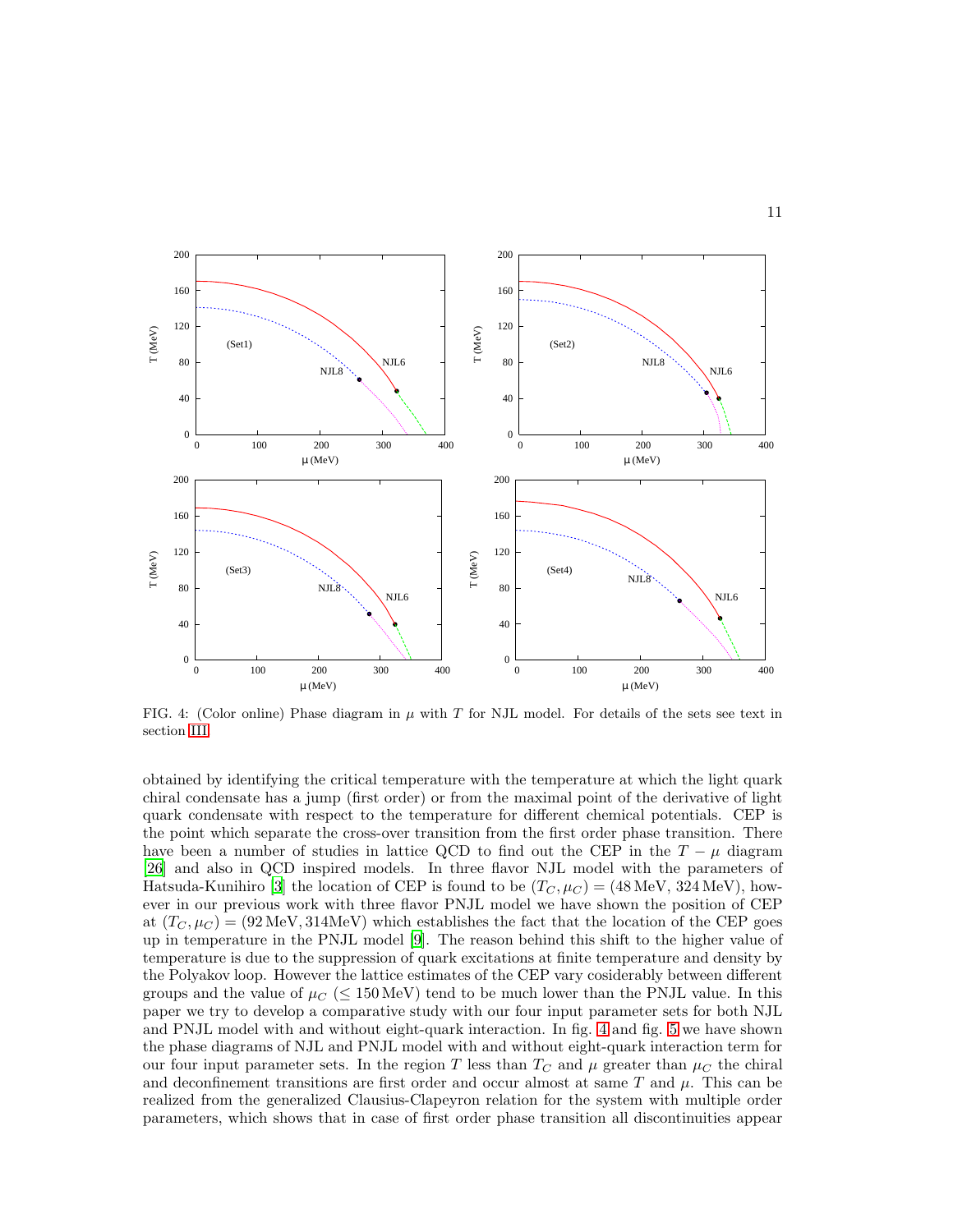

<span id="page-11-0"></span>FIG. 5: (Color online) Phase diagram in  $\mu$  with T for PNJL model. For details of the sets see text in section [III.](#page-4-0)

at same  $T$  and  $\mu$ . In table [III](#page-12-4) we have shown the values of CEP for different sets of parameters in both NJL and PNJL model. From the parameter sets we can clearly infer that the newly added eight-quark interaction term shifts the CEP towards lower  $\mu$  and higher T value for both NJL and PNJL model. The recent work in lattice QCD predicts that the possible region where CEP should exist is  $\mu_C/T_C \leq 2.5$  [\[27](#page-13-21)]. From the table [III](#page-12-4) we can observe that the PNJL model with eight-quark interaction term only satisfy this criteria. For the PNJL model without eight-quark interaction term this ratio becomes greater than 3 for all parameter sets. Moreover in case of NJL model with eight-quark interaction term, this ratio is not within the allowed region. This feature establishes the importance of including the eight-quark interaction term in the Lagrangian.

#### V. CONCLUSION

To conclude, we have studied the bulk thermodynamic properties and the phase diagram of the PNJL and NJL model with eight-quark interaction. This is the first time that 3-flavor PNJL model has been studied with eight-quark interaction and three-momentum cutoff.

We have used different sets of physical observables to fix the input parameters for our model (including the eight quark couplings). In particular, we can observe the sensitivity of the sigma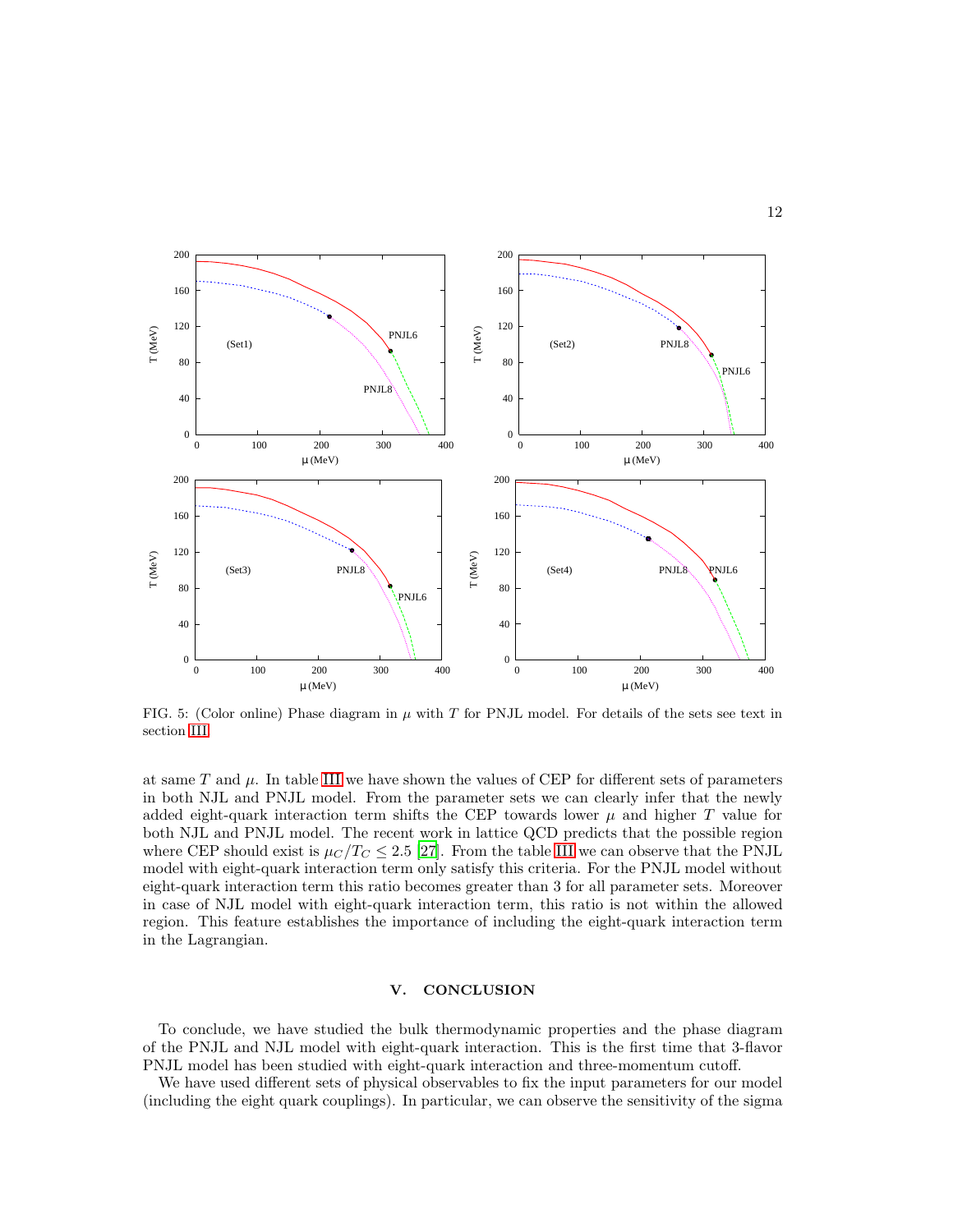|                                                                                  |             | $(\mu_C \text{ MeV}, T_c \text{ MeV})$ |                               |              |
|----------------------------------------------------------------------------------|-------------|----------------------------------------|-------------------------------|--------------|
| Model Index                                                                      | set 1       | set 2                                  | set 3                         | set 4        |
| $NJL(6-quark)$                                                                   | (323, 48.5) | (325, 40.15)                           | (325, 39.8)                   | (328, 46.45) |
| NJL $(8 - \text{quark}) (263, 61.2) (305, 46.55)$                                |             |                                        | (283, 51.4)                   | (263, 65.95) |
| PNJL $(6 - \text{quark})$ (313, 92.85) (313, 88.5)                               |             |                                        | $(317, 82.25)$ $(320, 89.15)$ |              |
| $\text{PNJL (8 - quark)} (260, 118.5) (237, 122.05) (255, 121.95) (213, 134.75)$ |             |                                        |                               |              |

<span id="page-12-4"></span>TABLE III: (Color online) The values of  $(\mu_C, T_C)$  for different sets of NJL and PNJL model

mass to the eight-quark coupling constants. However the value of sigma mass  $m_{\sigma} = 680 \,\text{MeV}$ we took as one of the variable for fitting the input parameters with eight-quark interaction term produce  $m_u = 12.5 \,\text{MeV}$  which is higher than the range  $5 - 9 \,\text{MeV}$ .

The effect of eight-quark interaction on thermodynamic properties are the main interest of our work. The variation of scaled pressure  $P/P_{SB}$  with  $T/T_C$  for four input parameters have been plotted and the results are compared with available lattice data. The inclusion of eight quark interaction decreases the pressure near the transition temperature and increases the pressure at higher temperature. We have also studied the variation of  $(\epsilon - 3p)/T^4$  with temperature. The six-quark interaction is already in good agreement with  $N<sub>\tau</sub> = 6$  lattice data. However, comparison with  $N<sub>\tau</sub> = 4$  lattice data gives us the impression that a continuum extrapolation may give a better match to our results for eight-quark interactions.

We discuss the effect of higher order interaction term on the finite density results. We observe that due to the eight-quark interaction quark number density increases above the transition temperature.

The effect of the eight-quark interaction term on the critical end points in the phase diagram is the main issue of our study. From table [III](#page-12-4) we can observe that the eight-quark interaction drives the CEP to a low chemical potential and a high temperature value. Furthermore, our study concludes that the inclusion of eight-quark interaction is essential to limit  $\mu_C/T_C$  below 2.5 as suggested by Lattice calculations.

All these studies lead us to the conclusion that the eight-quark interaction term in the Lagrangian has an interesting phenomenological implication in effective models.

#### Acknowledgments

P.D. thanks CSIR for the financial support. A.B. thanks CSIR and UGC for support. A.B. also thanks Brigitte Hiller and Saumen Datta for useful discussions.

- <span id="page-12-0"></span>[1] Y. Nambu and G. Jona-Lasinio, Phys. Rev. 122, 345 (1961), 124, 246 (1961).
- [2] S. P. Klevansky, Rev. Mod. Phys. 64 649 (1992).
- <span id="page-12-3"></span>[3] T.Hatsuda and T.Kunihiro, Phys. Rept. 247, 221 (1994).
- <span id="page-12-1"></span>[4] T. Kunihiro and T. Hatsuda, Phys. Lett. B 206, 385 (1988).
- <span id="page-12-2"></span>[5] K. Fukushima, Phys. Lett. B 591, 277 (2004).